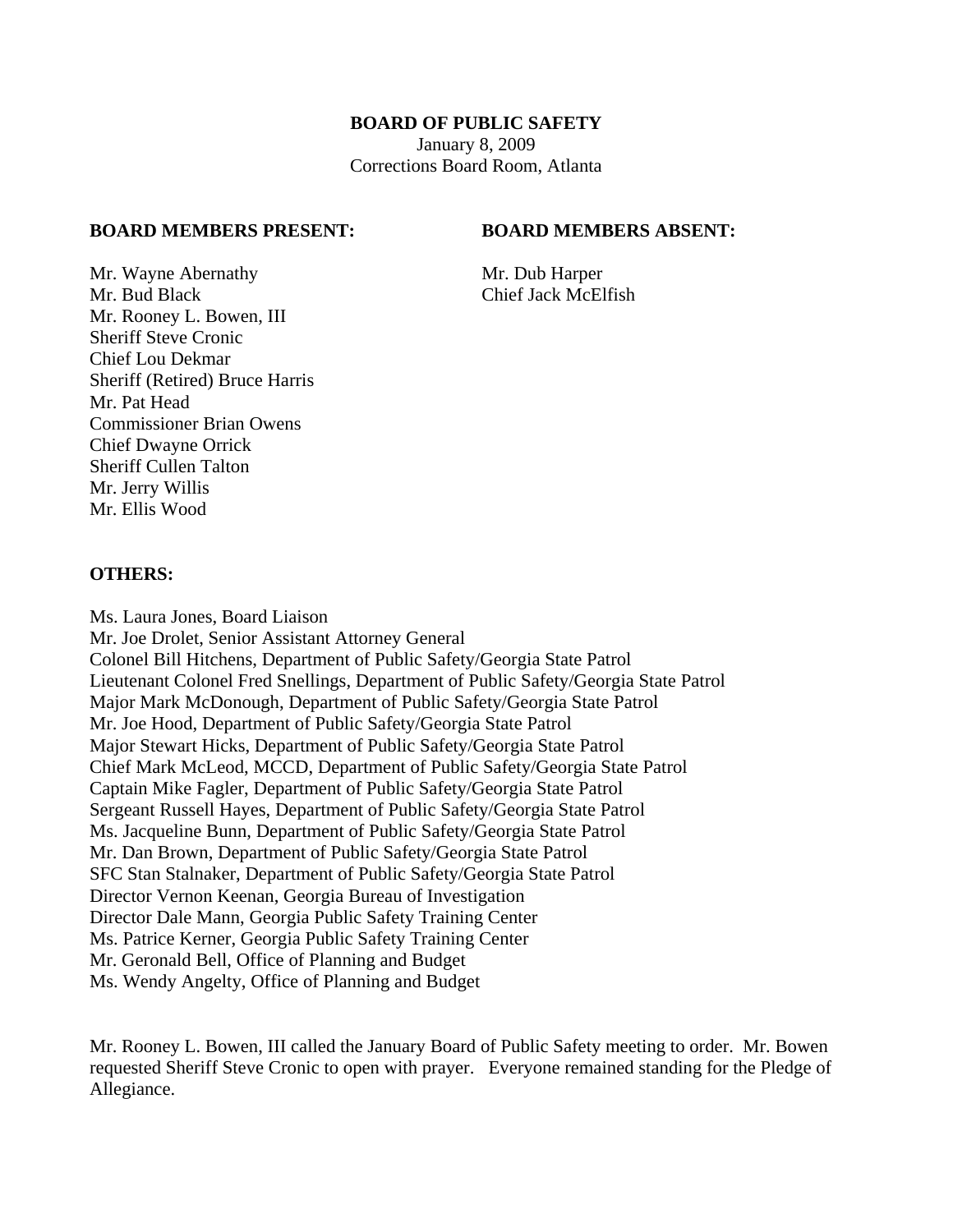Mr. Bowen welcomed everyone to the Board of Public Safety. Mr. Bowen, on behalf of the Board, wished Mr. James Donald the best; the Board has enjoyed his leadership on the Board. This morning Governor Perdue appointed Mr. Donald to the State Board of Pardons and Paroles.

Mr. Rooney L. Bowen, III requested everybody to be recognized. Mr. Bowen introduced Sergeant Stan Stalnaker, who is Post Commander down at Cordele. Mr. Bowen stated he and Colonel Hitchens agree that 48 important people on State Patrol are the Post Commanders. Every now and then they get to come to a Board meeting to see what is going on; it is an educational opportunity for them to know how everything starts up top and filters down to them, so that if troopers have any questions that they can talk to the Post Commanders. Mr. Bowen thanked Colonel Hitchens for allowing Sergeant Stalnaker to be one of the first ones to get to do this. Chief Dwayne Orrick added that Sergeant Stalnaker is the best post commander he has seen in thirty years; he has set a role model for those folks around the state.

Mr. Bowen asked each visitor to tell who they are and where they are from.

Mr. Bowen recognized the new Board member, Commissioner Brian Owens. Mr. Bowen welcomed Commissioner Owens; everyone has worked with him in Corrections during the years and the Board will value his input and experience that he will bring to the Board. Commissioner Owens stated it is his pleasure to be on the Board.

Mr. Bowen called for approval of the December Board Minutes. Mr. Jerry Willis made the motion, seconded by Mr. Bud Black, and voted approval by the Board members.

# **DIRECT REPORTS**

Colonel Bill Hitchens, Department of Public Safety/Georgia State Patrol, began his briefing with reporting that last month the agency finalized the contracts on the communications system. Today the agency has every bit of the money on hand that is going to take to fulfill this project. Colonel stated he would be less than honest if he didn't say that Governor Perdue had taken this as one of his projects. It began with \$1.9 million from state appropriations; the State Highway Safety Plan put in \$9.228 million; and Homeland Security put in \$1.899 million; for a grand total of \$13 million. The software is being entered in the system at Headquarters complex; then hope to have everything in Atlanta by the end of January, except for some of installations of computers in some cars. That may be mid-February before that gets done. The only thing holding the agency back now is the ability to install equipment throughout the state. Colonel Hitchens hopes that it can be done in two years and be fully operational. This is a great legacy for Governor that this will be in place before he leaves; Governor championed this. This will change the way the agency and many departments around the state do business in making the system more effective.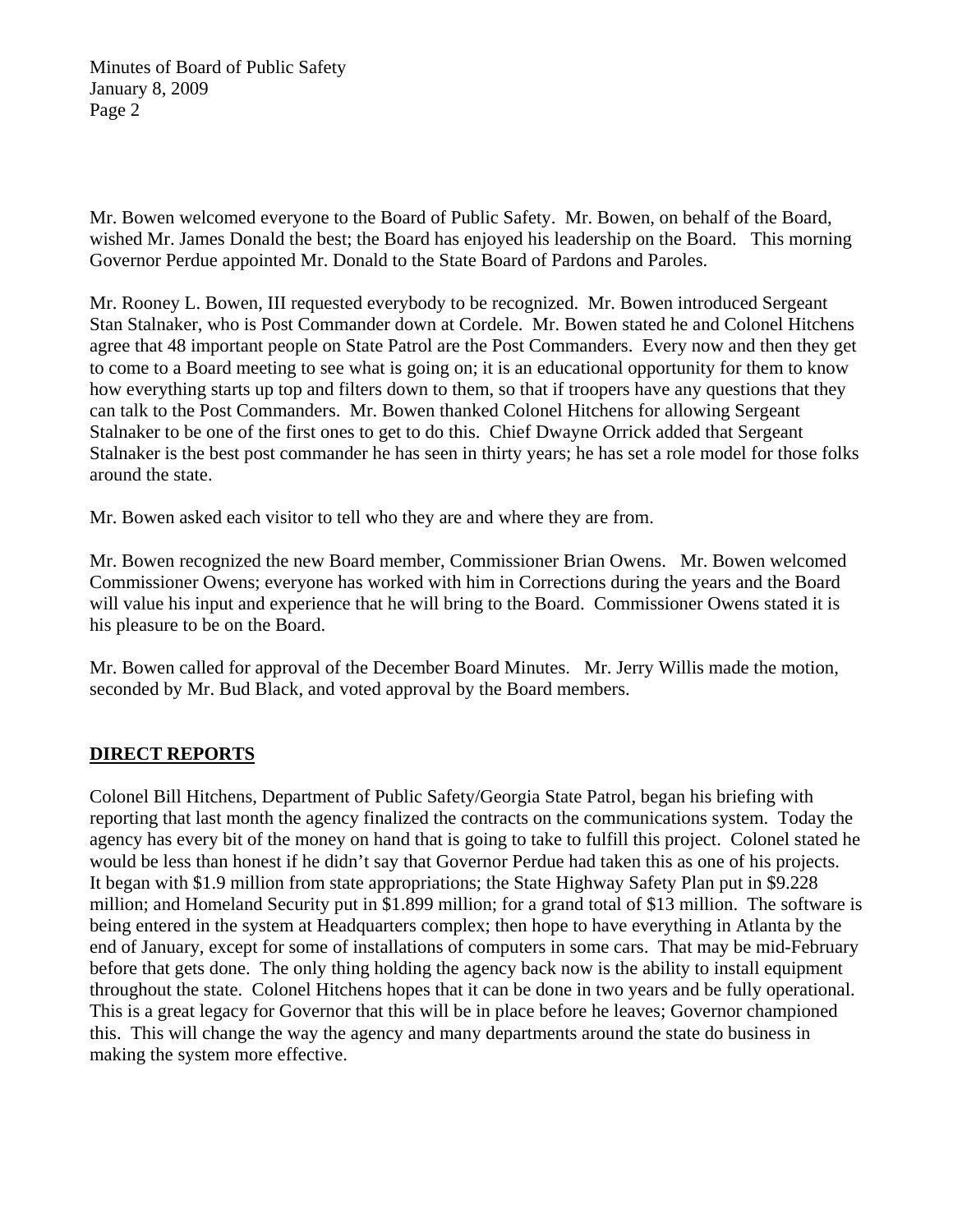Colonel Hitchens stated the second thing he wants to report on briefly is the holiday weekend. Christmas and New Years is always the busiest time of the year, and, this one was no exception. There were couple of incidents; a trooper shot an individual and that is still under investigation. There were two other troopers seriously injured; both requiring surgery; one from a wreck and one from a foot pursuit. There was a hostage situation and standoff in Madison. The agency has a hostage negotiator and he did an exemplary job in this case. There was a standoff in Statesboro; the negotiator not only talked the guy out once, but the negotiator talked him out the second time. The negotiator did a great job and the U.S. Attorney told Colonel Hitchens that his people did a great job, but, in particular, the negotiator.

As far as the statistical data, Colonel Hitchens stated the agency worked half of fatalities. Fourteen of the twenty-four were at Christmas; ten of the twenty-one were at New Years. Five fatalities at New Years were alcohol related, but only one at Christmas. Colonel Hitchens stated that all the fatalities at Christmas were single vehicle. At New Years there was one at Screven County with three fatalities. Colonel stated one unusual fatality was a firetruck. Apparently what happened was the driver did not compensate for the water in truck, and, as he went around the curve, the water shifted. Colonel Hitchens stated the agency's people did an exemplary people. During the holidays, the agency made 189 DUI arrests at Christmas and 279 at New Years.

Chief Lou Dekmar reported that Lieutenant Colonel Fred Snellings will be the Grand Marshal at the Martin Luther King parade. Chief stated that Colonel Snellings will be riding in a convertible and waiving to the crowd. Colonel Hitchens added that the new sheriff of Fulton County was Lieutenant Colonel Snellings' boss, when he was special agent in charge at the FBI in Atlanta. Lieutenant Colonel Snellings was asked to introduce the new sheriff at the swearing-in ceremony.

Colonel Hitchens asked Mr. Dan Brown to come forward and answer a question concerning status of DOT, and, the transfer of electronic access data. Mr. Brown stood and explained that the agency has a contractor in-house, who is working with agency; working in the current system for the new system to speak the same language. This project is on target to be completely compatible for electronic transfer to DOT by mid-February. Mr. Brown stated DOT has paid for the contractor and the programmer, and, is willing to move forward. State Patrol plans on making presentations at the conferences this year to generate some awareness that it is now available; DOT has folks ready to send to the locals to make it a reality. Mr. Brown added that DOT has assigned a programmer especially to work the pilots for local chiefs and local sheriffs, so, the ball is definitely rolling.

Mr. Bowen stated this is a compliment to this Board and to the subcommittee; it seems that everything had come to a standstill until there was enough interest of this Board. With the subcommittee, things have been running full steam ahead.

Mr. Bud Black stated that Ms. Jacqueline Bunn will be prepared next month to give a briefing on Low Speed Vehicles.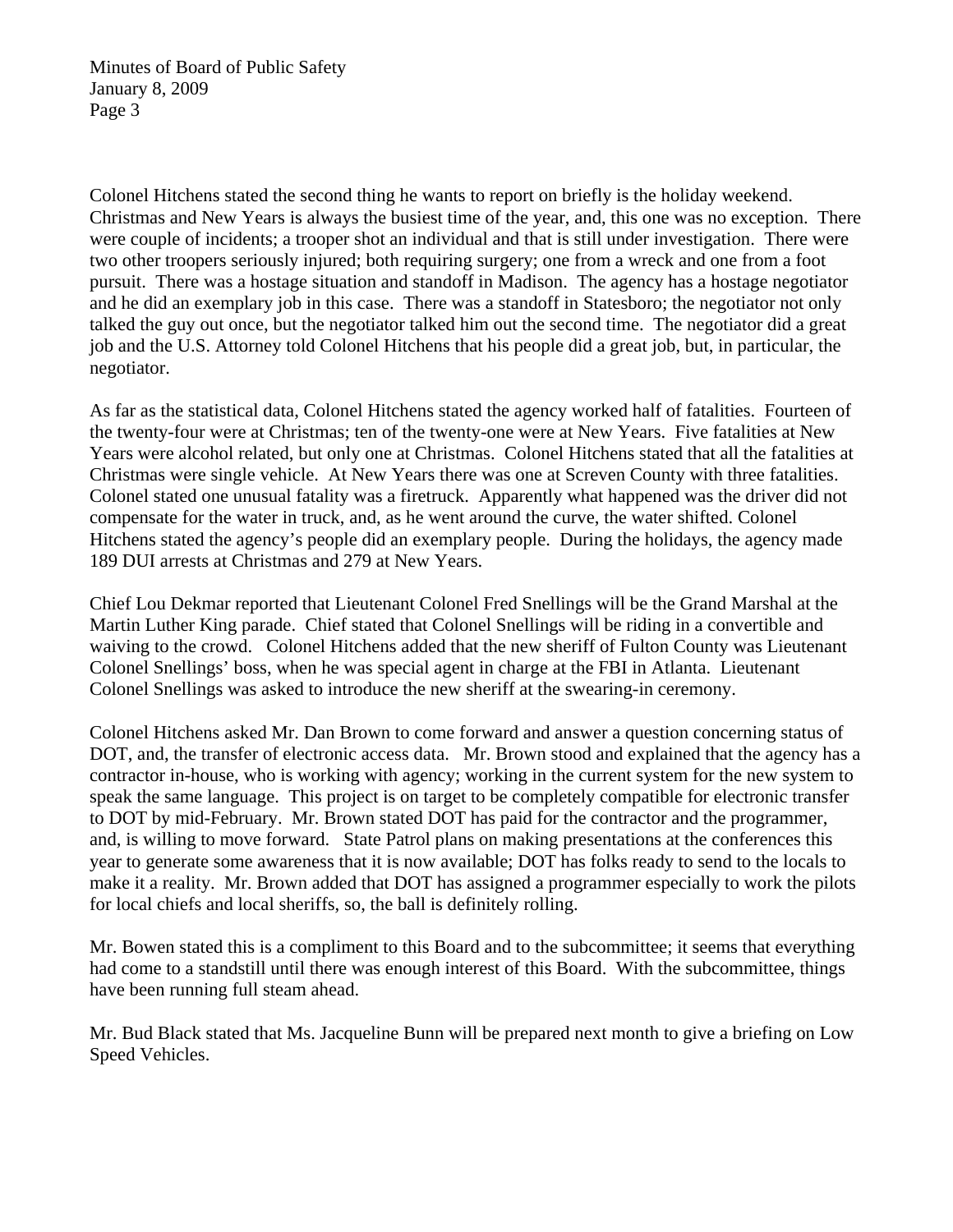Mr. Rooney L. Bowen, III stated that Director Vernon Keenan, Georgia Bureau of Investigation, is going to delay his report to Executive Session and will then give a report on a personnel matter.

Director Dale Mann, Georgia Public Safety Training Center, began with reporting that architects were down to look at the burn building this past Monday; a couple of structural engineers. Director Mann stated that two years ago the agency had an engineering firm from Virginia to do core samples. That is what started the agency's concern about the burn building, which is 21 years old. In 1997, the agency spent about \$400,000 to retrofit two rooms. That worked for a little while. It turns out that the second engineering study done last year with Georgia Tech Research Institute came to the same conclusion that the building had degraded further. The structural engineers have not provided a report yet; they were just at the building this past Monday. Director Mann stated his prediction is that by the end of this month, the agency will condemn and stop using the burn building. This will have the effect that the agency will not be able to do live fire training exercises at the Training Center. The good news is there is a \$1.7 million bond package that might be going into a sale at the end of this month, after going through the process of General Assembly and Governor's approval. Director Mann stated that six months is the best guess for design; twelve months for construction; so, looking at eighteen months without a live burn facility. This will impact getting firefighters certified. Director Mann stated the Training Center will have to find some temporary way to do it through other departments that have a burn building or through acquired structures, which would be very hard to get. Once the Training Center gets the acquired structure, there is a lot of expense because there has to have an asbestos abatement inspection done, pull wire out, have the roof off, along with many other expenses. The agency would struggle with finding places to do live fire for those officers who need live fire burns.

# **DONATIONS**

Mr. Joe Hood, Department of Public Safety/Georgia State Patrol, requested approval of the following donations:

| <b>One Stalker Radar</b>                    | \$2,310.00   | Oconee Drug Task Force                  |
|---------------------------------------------|--------------|-----------------------------------------|
| One License Plate Reader System             | \$1,000.00   | <b>Troup County Sheriff</b>             |
| Five H&K Rifles and Accessories             | \$12,500.00  | <b>Braselton Police Department</b>      |
| One DVD Player and Recorder                 | 200.00<br>\$ | <b>Houston County Solicitor General</b> |
| One Kustom ProLaser III Lidar               | \$2,995.00   | <b>Turner County Sheriff</b>            |
| <b>Two Decatur Genesis II Select Radars</b> | \$3,300.00   | <b>Liberty County Sheriff</b>           |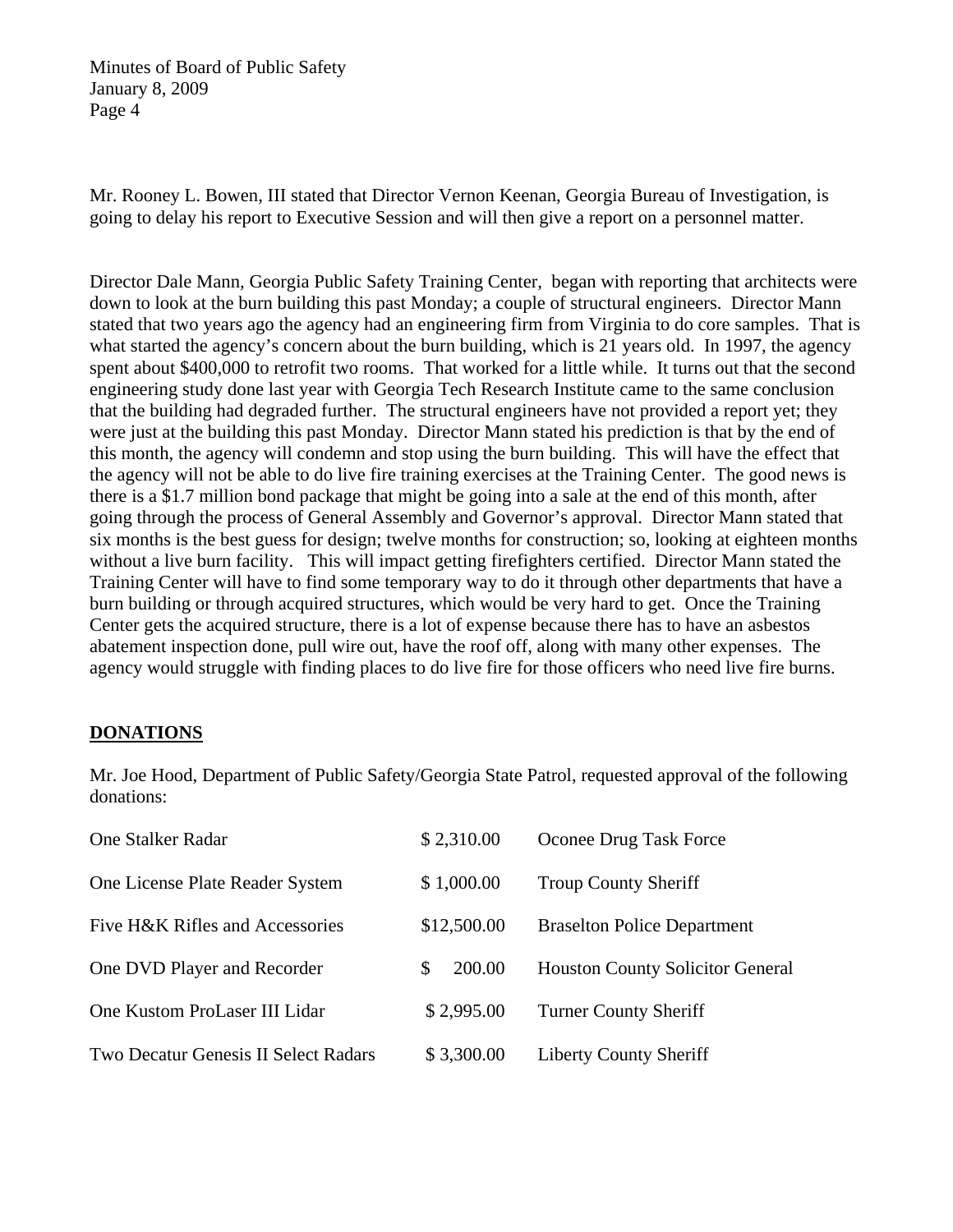Sheriff Steve Cronic made the motion to approve these donations, which was seconded by Mr. Wayne Abernathy, and voted approval by the Board members.

Ms. Patrice Kerner, Georgia Public Safety Training Center, requested approval of the following donations:

| <b>Check Donation</b><br>To Public Safety Memorial Fund | \$500.00   | Atlanta Chapter of Federal<br>Law Enforcement Officers Assoc. |
|---------------------------------------------------------|------------|---------------------------------------------------------------|
| <b>Check Donation</b>                                   | \$4,600.00 | <b>Key Fire Hose Corporation</b>                              |

Chief Lou Dekmar made the motion to approve these donations, which was seconded by Mr. Bruce Harris, and voted approval by the Board members.

## **OLD/NEW BUSINESS**

Chief Lou Dekmar gave the Board members a 'heads up' that the Chiefs Association constituted a multi-disciplined committee, which will involve representatives from DA's Association, County Coroners' Association, Funeral Directors' Association, ACOG, GMA, Innocence Project Attorneys, Chiefs Association, a member of Board of Public Safety, and Sheriffs Association. The purpose of the committee is to address the issues as it relates to the Crime Lab. Chief Dekmar reminded the Board members that at the last meeting the members were provided with information regarding the number of cases in the backlog that the Crime Lab was beginning to experience. At that meeting, the Board was advised of 21,000 cases that had been placed in inactive status pursuant to the agreement with Fulton County District Attorney, who directed GBI to not test drug cases unless asked for specifically. That is the only District Attorney in the state who does that. If there is a change in that policy, that would automatically put that burden on the Crime Lab. There are a couple of labs across the state being closed, and, there is the concern of ending back up to where ten years ago. At that time, the Crime Lab Commission recommended to the Legislature a \$52 million increase in facilities personnel to address the six-to-nine month backlog. To prevent that from again occurring, this committee will identify those issues that are very important to public safety and citizens, who are served by Crime Lab. The committee will make those concerns known to the Legislature and Governor's office and Lieutenant Governor's office. This morning Chief Dekmar met briefly with representatives from Governor Perdue's office just to give them a heads up about meeting in the future. Chief Dekmar stated that Mr. Bowen has also agreed to serve and represent the Board. Chief Dekmar stated he is hopeful to get a briefing from Crime Lab within the next week or so. Sheriff Steve Cronic added he has the honor to serve as chair of Legislative Committee for GSA, and, GSA has already had a meeting with several senators; this will be well served to work together on this issue. Mr. Bowen stated this is another excellent opportunity for this Board to participate in a matter that is a great concern to all local governments, and, for all parties involved to come up with something that the Legislature can work towards.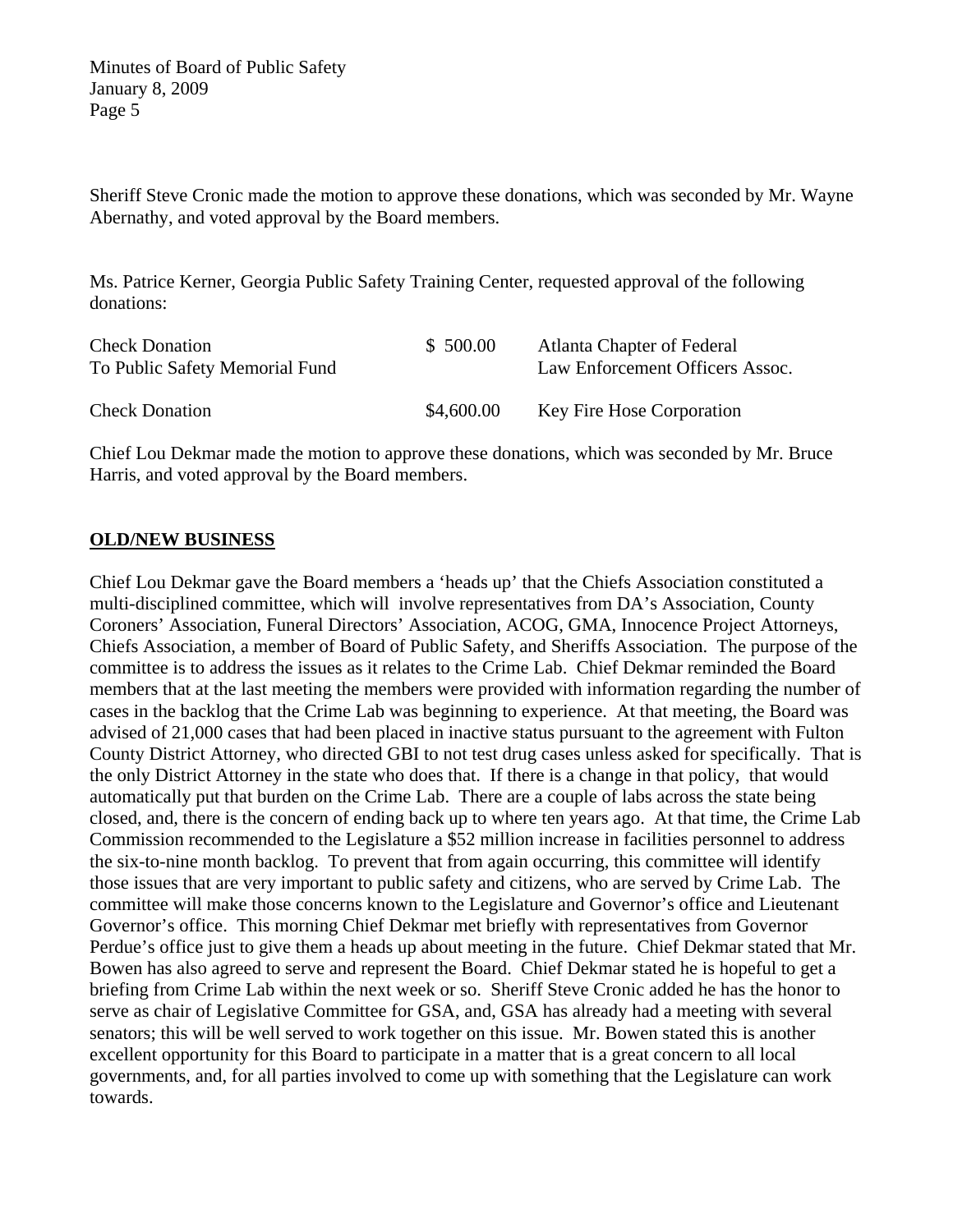Mr. Rooney L. Bowen, III congratulated Mr. James Donald for his appointment to the State Board of Pardons and Paroles. Mr. Bowen stated Mr. Donald will be back at a proper time to present him with a Resolution from this Board for his leadership and what a fine example he has been to the Board members. Sheriff Steve Cronic made a motion for a Resolution, which was seconded by Chief Lou Dekmar, and voted approval by the Board members.

Mr. Pat Head made a motion to go into Executive Session, which was seconded by Mr. Bud Black, and all Board members present affirmatively voted approval to go into Executive Session.

Following the Executive Session, the Board of Public Safety convened back into Regular Session.

Mr. Rooney L. Bowen, III stated that at this morning's swearing-in ceremony, Governor Perdue remarked that he wanted this Board and Corrections Board to do some joint meetings. Every year in April, Mr. Wayne Dasher has a big law enforcement dinner in Glennville. Governor made the remark that that would be the time that the two Boards could meet together. Mr. Ellis Wood then recommended changing the April Board meeting to Thursday, April  $16<sup>th</sup>$  in the Glennville area. Mr. Wood suggested that the Board visit a prison facility or the farming operations; that could be some educational opportunities. Commissioner Owens responded that the Department of Corrections would welcome the Board. Also, the State Board of Pardons and Paroles is considering holding a meeting in that timeframe, also. This might be an opportunity for all three Boards to get together. Mr. Bowen stated that would be a great opportunity in honoring what Governor directed to do.

# **ELECTION OF OFFICERS**

Mr. Rooney L. Bowen, III called on Commissioner Brian Owens for a motion. Commissioner Owens stated it is the tradition of the Board that the Commissioner of Corrections has served as Vice Chairman of this Board. Commissioner Owens stated that sometimes, however, it is good to break with tradition. Commissioner Owens nominated somebody other than Commissioner of Corrections, and, he nominated Mr. Ellis Wood. Commissioner Owens stated he got to know Mr. Wood five years ago when he came on Board of Corrections. Commissioner got to know this gentleman because about that time there were hurricanes all over east coast, and, law enforcement went to Louisiana and other places. At that time, Commissioner stated that Mr. Wood very quietly picked up the phone and called Commissioner Owens and requested that if he could provide his aircraft or heavy equipment. Commissioner described of another time when there were the Georgia fires, Mr. Wood called again to offer to help. Commissioner Owens stated Mr. Wood's integrity is without question, with his commitment to his family, his church, his faith to the state is without question, and is a man to be